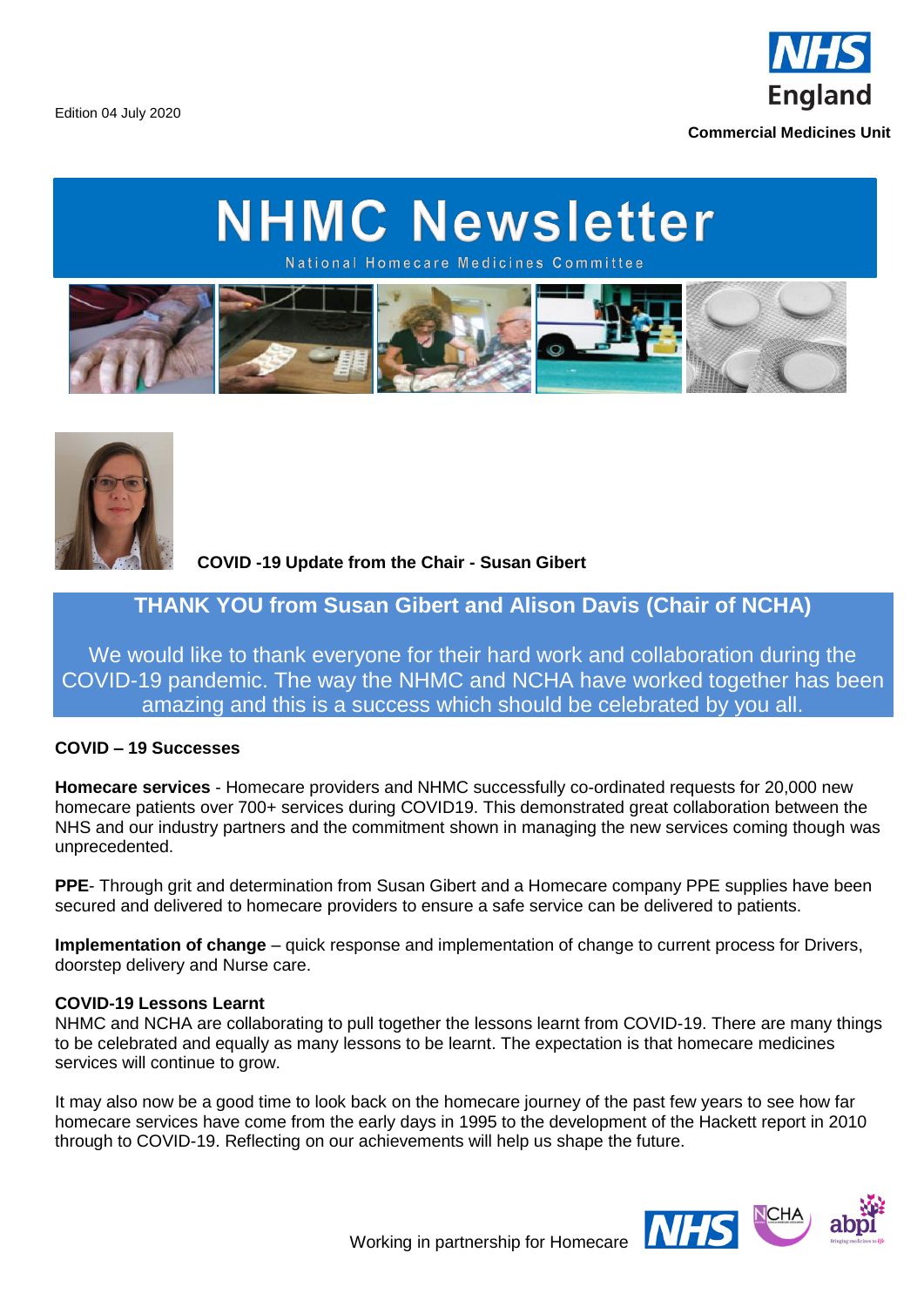Edition 04 July 2020



NHMC and NCHA will also be contributing to the wider NHS England and Improvement lessons learnt to help improve collaboration and networking.

### **NHS Digital Update – See Mun Wong**

The Covid-19 outbreak has shone a light on the deficiencies in digital technology within the NHS as well as in homecare. These notably include challenges in obtaining wet-signed homecare prescriptions, risks of missing prescriptions and delays with postal service.

These challenges are nothing new in the homecare sector but have rapidly spiralled upwards during the pandemic as staff were asked to work remotely or stop commuting between hospital sites. Numerous attempts to seek an exemption for the wet signature or an advanced electronic signature requirement on homecare prescriptions did not bear fruit. Many have resorted to sending scanned wet-signed prescriptions by email to homecare providers in the interim. On a positive note, the crisis has accelerated digital development to support various key functions in homecare. Homecare is now featured in the NHSX roadmap in the development of the next generation of 'hospital EPS', subject to funding approval. The NCHA has agreed to work jointly with the NHMC to support NHSX to drive this forward. To address the issue of Trusts not having any ePMA system, the NCHA is also actively looking at alternative interim solutions for prescribing homecare medicines without the need for a wet signature. A digital signature tool which complies with the legal requirements of Advanced Electronic Signature is being explored. Other digital innovations that have been adopted by many homecare providers include remote / virtual nurse support to minimise any direct interaction with the most vulnerable patients. Such innovations may well remain as the 'new normal'.

Otherwise, I am delighted to take this opportunity to share our 5-year joint digital strategy which has recently been approved (*see the attached*). To help focus on our key objectives, we have also updated the outputbased specification for the system-wide delivery of medicines in homecare. This is now published on the [RPS](https://www.rpharms.com/recognition/setting-professional-standards/professional-standards-for-homecare-services/homecare-handbook-appendices)  [website](https://www.rpharms.com/recognition/setting-professional-standards/professional-standards-for-homecare-services/homecare-handbook-appendices) as appendix 15a.



### **CMU Update – Liz Payne**

New team Member – CMU Homecare Team would like to welcome Michelle Clarke who will be taking up the sourcing role within the team from the  $1<sup>st</sup>$  July. Michelle has been with CMU for 14 years working on the Branded Medicines team.

Pulmonary Hypertension - Contract has been awarded and the new contract went live on the 1<sup>st</sup> June 2020.

Home Parenteral Nutrition – Contract has been awarded and the new contract went live on the 1<sup>st</sup> April 2020.

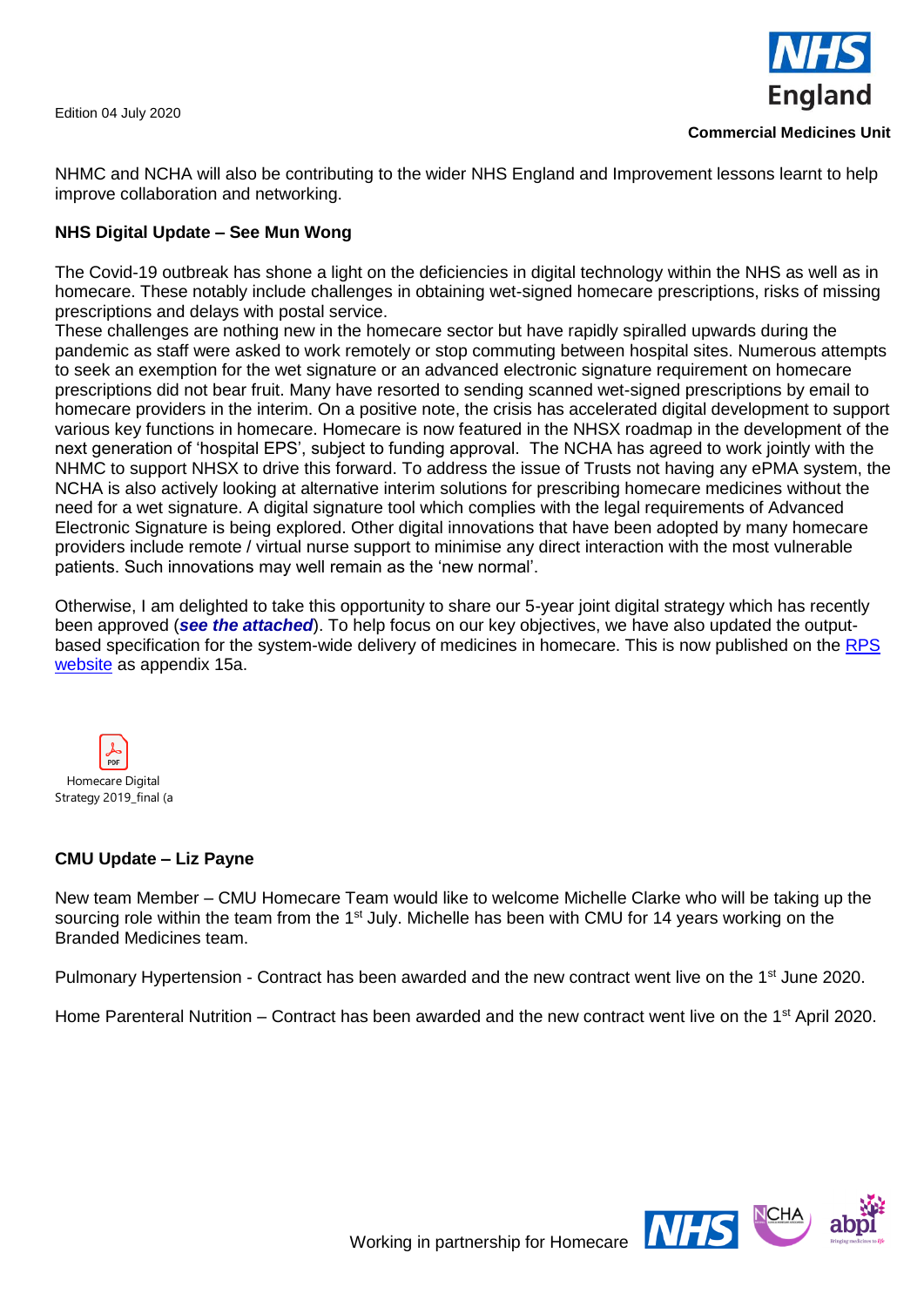Edition 04 July 2020



**Commercial Medicines Unit**

# **Supplier Spotlight**

### **LloydsPharmacy** Clinical Iomecare

Lloyds Pharmacy Clinical homecare have provided patient stories and feedback received from when drivers going have gone over and above to ensure patients are safe and they receive their deliveries.

Lloyds Drive went above and beyond when making a delivery to a patient's home, when upon arrival found the patient's husband had collapsed. Our Driver waited with the patient until the ambulance had arrived and continually reassured the patient, putting her mind at rest.

"My driver was so polite and so apologetic despite it not being the driver's fault as she knows that the road conditions down there are terrible".

Lloyds Driver has been highly praised by a member of the public for helping a member of the public who had fallen in a car park in Peterborough. The Driver helped the lady to her car following a fall and made sure she was ok before he left.

Bad flooding on main roads in Sheffield caused delays but patient still got their deliveries as drivers took alternative routes to ensure they completed the deliveries.